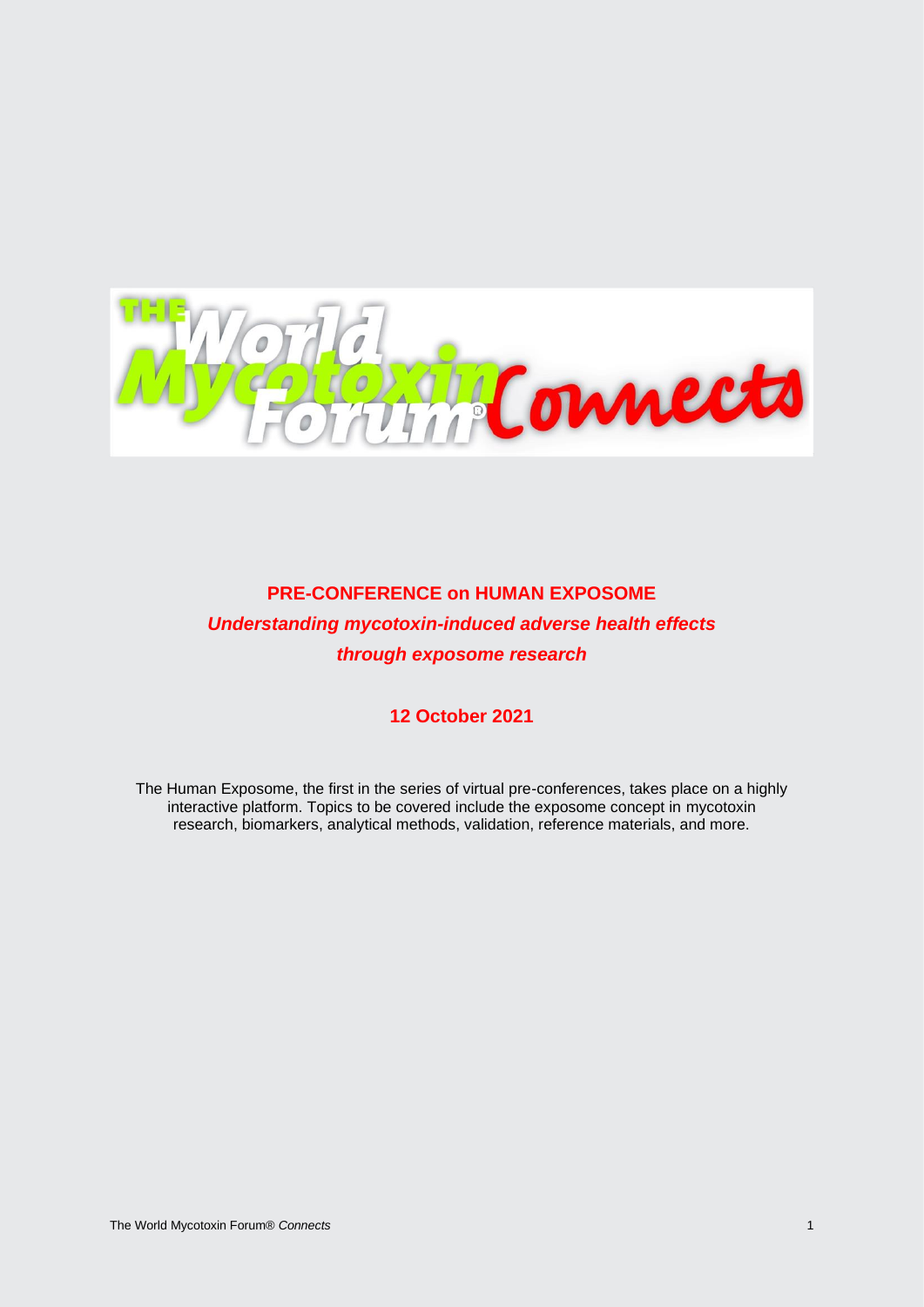### **PROGRAMME All times are in Central European Summer Time (CEST)**

- 12:15 **The World Mycotoxin Forum®** *Connects* General conference chairs: Prof. Rudolf Krska, Department IFA-Tulln, BOKU Vienna, Austria and Prof. Chris Elliott, Institute for Global Food Security, Queen's University of Belfast, UK
- 12:30 *The human exposome – understanding mycotoxin-induced adverse health effects through exposome research* Pre-conference chair: Prof. Sarah De Saeger, Centre of Excellence in Mycotoxicology and Public Health, Ghent University Belgium
- 12:40 *The role of mycotoxin research in the era of exposomics* Dr Benedikt Warth, Department of Food Chemistry and Toxicology, University of Vienna, Austria
- 13:05 *Biomonitoring and human exposure to multiple mycotoxins* Beatriz Arce-López, Université de Brest and Universidad de Navarra, Spain
- 13:30 *Validated biomarker standards are needed for reliable assessment of multi-mycotoxin exposure in human populations* Dr Mark W. Sumarah, London Research and Development Centre, Agriculture and Agri-Food Canada, Canada
- 13:55 *The promise of DNA adductomics in exposomics* Dr Lieselot Y. Hemeryck, Department of Translational Physiology, Infectiology and Public Health, Ghent University, Belgium
- 14:20 *The internal exposome in cohort studies – from concept to practice* Dr Augustin Scalbert, Nutrition and Metabolism Branch, International Agency for Research on Cancer, France
- 14:45 **EXHIBITION:** Visit the booths and live chat with our sponsors. **PIAZZA CONNECTS:** Meet & Greet the chairs, the speakers and the WMF community.
- 15:15 *Flex*i*GUT: towards a comprehensive understanding of the life-course impact of dietary and environmental exposure on chronic low-grade gut inflammation* Prof. Sarah De Saeger Centre of Excellence in Mycotoxicology and Public Health, Ghent University, Belgium
- 15:40 *Beyond the randomized clinical trial (RCT) method: time for a more holistic approach in nutrition interventions* Laeticia Celine Toe, Institut de Recherche en Sciences de la Santé, Burkina Faso and Ghent University, Belgium
- 16:00 *Personal exposomes and human health* Prof. Michael P. Snyder, Department of Genetics, Stanford University School of Medicine, USA
- 16:25 *The exposome: future directions, future challenges* Prof. Gary W. Miller, Department of Environmental Health Sciences, Mailman School of Public Health, Columbia University, New York, USA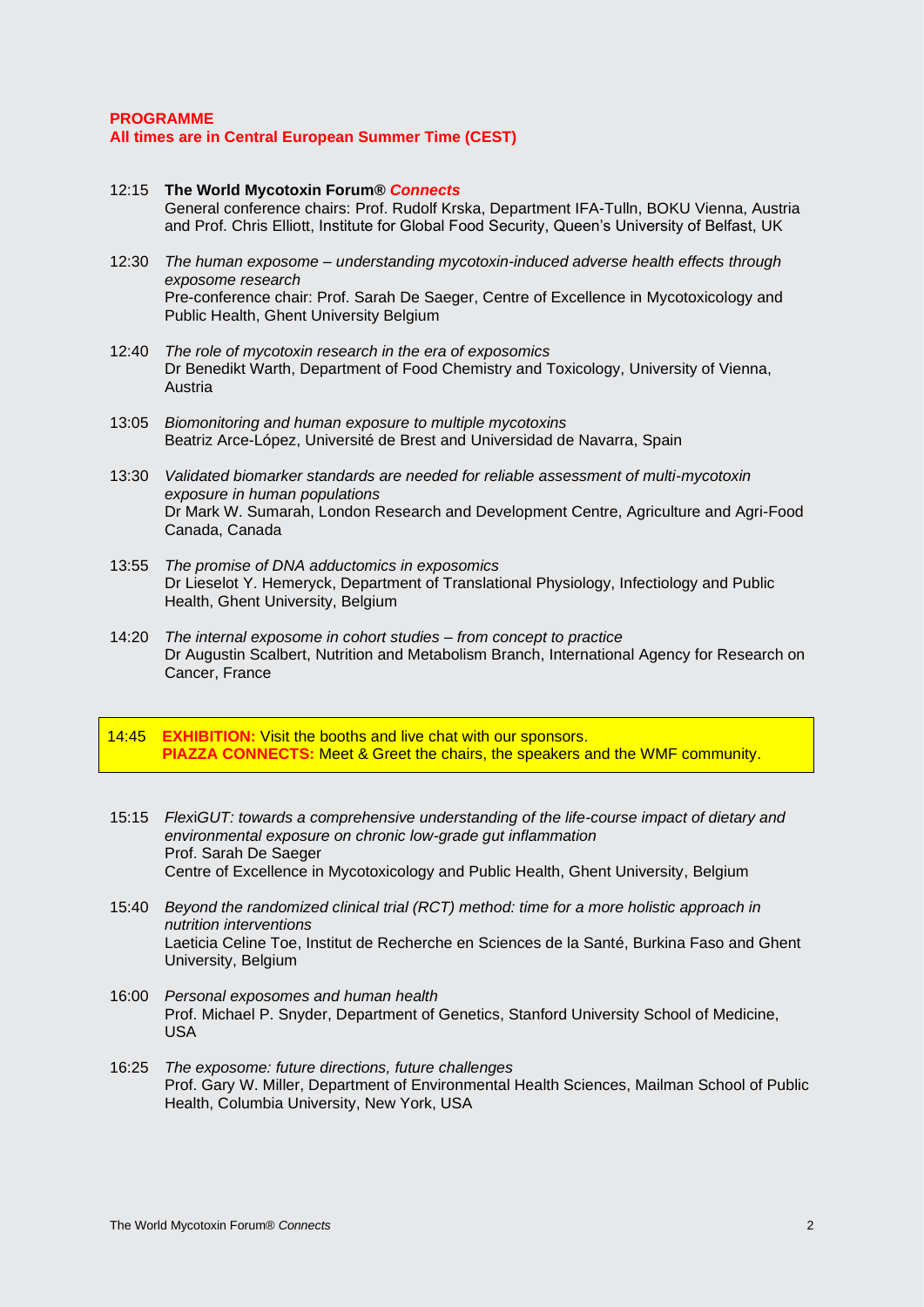16:50 **EXHIBITION:** Visit the booths and live chat with our sponsors. **PIAZZA CONNECTS:** Meet & Greet the chairs, the speakers and the WMF community.

# 17:15 **Young scientist pitches** chaired by Prof. Chris Elliott

Young scientists are given the floor to pitch their research. The time slot per pitch is 7 minutes. The presenter of the best pitch will win the WMF Pitch Award.

- *Impact of early-life multi-mycotoxin exposure on B cells epigenetic profile and infection by oncogenic viruses: unravelling interaction with immune-regulatory cytokines profiles and co-infections in young children* Thanos M. Michailidis, Ghent University, Belgium and International Agency for Research on Cancer, France
- *Mycotoxin biomonitoring/exposure and microbiome development in infants* Kolawole Ayeni, Babcock University, Nigeria
- *Human mycotoxins intervention trial: a standardized protocol* Lia Visintin, Ghent University, Belgium

# 17:40 **Presentation of the Pitch Award** by Prof. Chris Elliott

- 17:45 Closing remarks and outlook for:
	- Virtual pre-conferences on Animal Health (30 November 2021) and on Analysis (1 February 2022) Prof. Rudolf Krska and Prof. Chris Elliott
	- WMF*meets*ITALY, 16-18 May 2022, Parma, Italy Dr Michele Suman and Prof. Chiara Dall'Asta
- 18:15 End of pre-conference